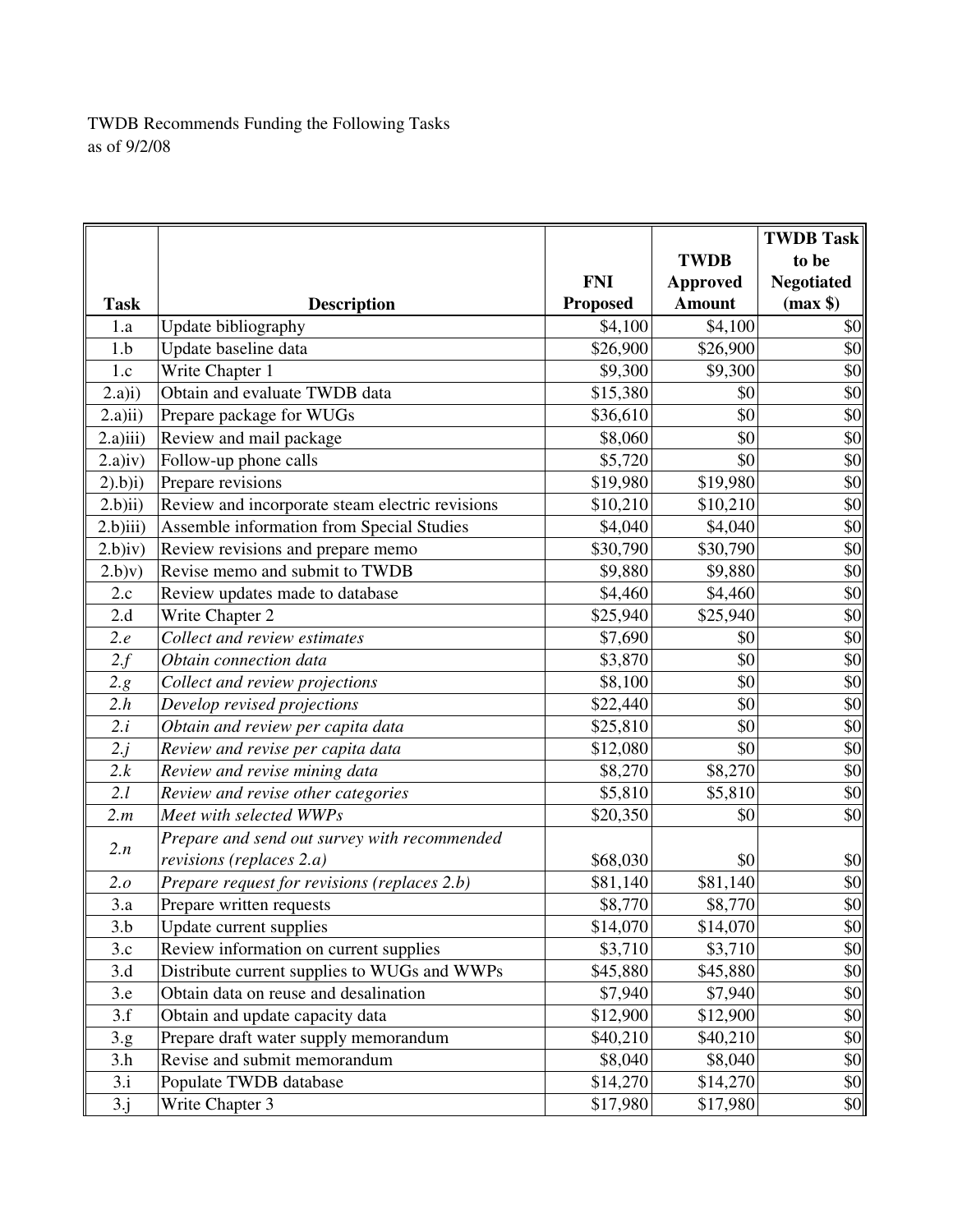|                |                                                       |                 |                 | <b>TWDB Task</b>  |
|----------------|-------------------------------------------------------|-----------------|-----------------|-------------------|
|                |                                                       |                 | <b>TWDB</b>     | to be             |
|                |                                                       | <b>FNI</b>      | <b>Approved</b> | <b>Negotiated</b> |
| <b>Task</b>    | <b>Description</b>                                    | <b>Proposed</b> | <b>Amount</b>   | (max \$)          |
| 3.k            | Obtain contract data                                  | \$7,100         | \$7,100         | \$0               |
| 3.l            | Meet with WWPs                                        | \$88,600        | \$0             | \$88,600          |
| 3.m            | Review and update data                                | \$24,510        | \$0             | \$24,510          |
| 4.a            | Compare supply and projected demand                   | \$37,270        | \$0             | \$37,270          |
| 4.b            | Review evaluation policies                            | \$5,970         | \$0             | \$5,970           |
| 4.c            | Review applicability of types of strategies           | \$5,130         | \$0             | \$5,130           |
| 4.d            | Incorporate conservation changes                      | \$10,330        | \$0             | \$10,330          |
| 4.e            | Incorporate changes from special studies              | \$20,980        | \$0             | \$20,980          |
| 4.f            | Revise recommended strategies                         | \$42,410        | \$0             | \$42,410          |
| 4.g            | Designate alternative strategies                      | \$17,000        | \$0             | \$17,000          |
| 4.h            | Develop a plan for each WUG and WWP                   | \$76,160        | \$0             | \$76,160          |
| 4.i            | Develop per capita use data                           | \$19,040        | \$0             | \$19,040          |
| 4.j            | Update cost information                               | \$54,400        | \$0             | \$54,400          |
| 4.k            | Write Chapter 4                                       | \$59,610        | \$0             | \$59,610          |
| 4.1            | Populate database                                     | \$41,120        | \$0             | \$41,120          |
| 4.m            | Meet with other regions' consultants                  | \$42,810        | \$42,810        | \$0               |
| 4.n            | Review Study Commission information                   | \$7,270         | \$0             | \$0               |
| 4.o            | Survey WUGs and WWPs                                  | \$51,710        | \$0             | \$51,710          |
| 4 <sub>p</sub> | <b>Review implementation issues</b>                   | \$157,880       | \$0             | \$0               |
|                | Additional yield from existing reservoirs and         |                 |                 |                   |
| 4. q           | <b>Sedimentation Impact/Mitigation</b>                | \$230,010       | \$0             | \$0               |
| 4.r            | Saline water study                                    | \$135,970       | \$135,970       | \$0               |
| 4s             | Cooke-Grayson County implementation plan              | \$109,380       | \$0             | \$109,380         |
| 4.t            | Fannin County implementation plan                     | \$53,210        | \$0             | \$53,210          |
| 4u             | Freestone County implementation plan                  | \$63,890        | \$0             | \$63,890          |
| $4\nu$         | Navarro County implementation plan                    | \$64,070        | \$0             | \$64,070          |
| 4 w            | Kaufman County implementation plan                    | \$38,810        | \$0             | \$38,810          |
| 5.a            | Update baseline conditions                            | \$4,180         | \$4,180         | \$0               |
| 5.b            | Identify agricultural areas that may be affected by   |                 |                 |                   |
|                | water transfers                                       | \$1,270         | \$1,270         | \$0               |
| 5.c            | Describe impacts on water quality                     | \$3,820         | \$3,820         | \$0               |
| 5.d            | Quantify impacts on agricultural resources            | \$3,530         | \$3,530         | \$0               |
|                | Incorporate findings from conservation study in first |                 |                 |                   |
| 6.a            | biennium                                              | \$8,310         | \$8,310         | \$0               |
| 6.b            | Update model conservation plans                       | \$3,050         | \$3,050         | \$0               |
| 6.c            | Update description of strategies                      | \$3,000         | \$3,000         | \$0               |
|                | Describe how the plan is consistent with long-term    |                 |                 |                   |
| 7              | protection                                            | \$10,000        | \$10,000        | \$0               |
| 8.a            | Meet with TPWD                                        | \$3,900         | \$0             | \$0               |
| 8.b            | Arrange TPWD presentation                             | \$320           | \$0             | \$0               |
| 8.c            | Discuss unique stream segment recommendations         | \$5,490         | \$5,490         | \$0               |